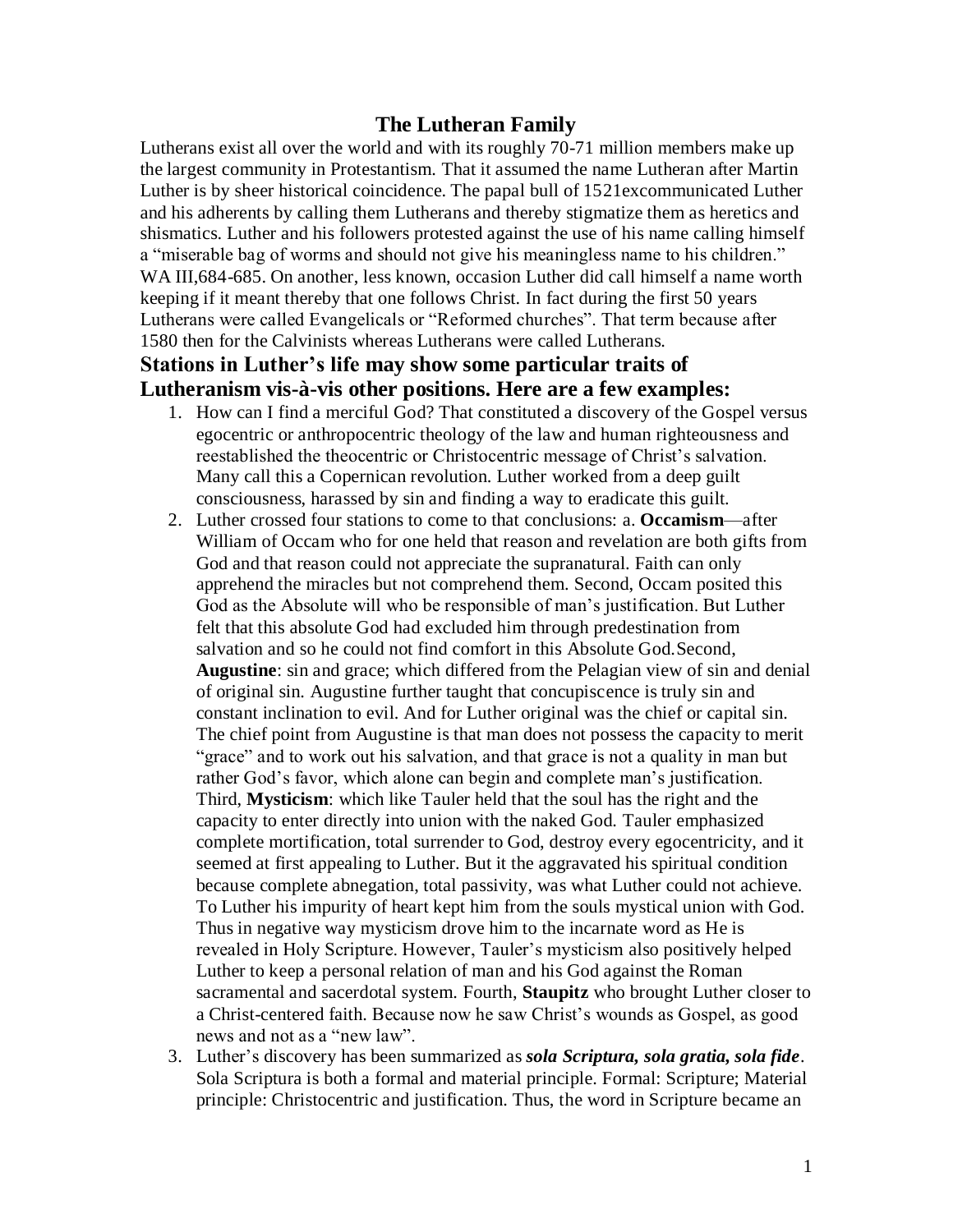objective reality. And the Gospel became "good news" in contrast to the law. The concept of grace stood apart from Roman Catholicism which cannot accept the word alone. And sola fide stands in relation to sola gratia, if grace is alone then faith alone also excludes all works. Thus when Luther posited the three solas they stood against two parties: a. the anti-Roman Catholic position against their religious authority, the way of salvation, the nature and function of the church; b. the antispiritualistic position in the doctrinal areas of the means of grace and the ministry. In the antispiritualistic controversy Luther rejected the radical nature of these enthusiasts who were throwing out the baby with the bathwater. Some became enthusiasts others mystics and even anarchists as reaction against Rome's sacramentalism and sacerdotalism. They believe that the Holy Spirit works directly in man and gathers a congregation of saints without the word or sacraments. They also spoke out against social abuses and rejected all forms of government. The Reformation that started middle of the road was in danger of ending in a revolution. Three types of enthusiasts or spiritualists: a. 1522/1528 against Karlstadt which made Luther see clearer the objectivity of the means of grace because Karlstadt's extreme mysticism dismissed the Lord's Supper, etc and posited instead perfect union with God and with that moral perfection. Thus means of grace were a hindrance. And he thought that the congregation of holy people is supreme and may introduce a form of government with Old Testament laws. B. 1521 Anabaptists or Zwickau prophets and later Thomas Muentzer. The Anabaptists were anti government, and anti-social institutions and direct work of Holy Spirit against the means of grace. They were ecclesiastical and social anarchists; c. Zwingli and Schwenkfeld where there was a disagreement over the Holy Spriit's work. Luther emphasized the total objectivity of God's word in word and sacrament and the necessity of the public ministry and that this must be distinguished from the priesthood of all believers.

4. In controversy with Rome and enthusiasts, Luther emphasized the proper distinction of church and state which is a logical outcome of law and Gospel, and that secular government is concerned with the physical welfare of man. The church deals only with spiritual matters, such as forgiveness of sins, eternal life and salvation.

(For a theological description of Lutheranism, **see Religious bodies of America, pp. 127ff.)**

# **Lutheranism as an organization today:**

Lutheranism does constitute its own distinctive character in World Ecumenicism. However, the Lutheran community is divided into three major groups: The Lutheran World Federation (LWF), the much smaller counter organization the International Lutheran Council (ILC) and the even smaller [Confessional Evangelical Lutheran](http://en.wikipedia.org/wiki/Confessional_Evangelical_Lutheran_Conference)  [Conference](http://en.wikipedia.org/wiki/Confessional_Evangelical_Lutheran_Conference) (CELC). We shall examine both the LWF and ILC in detail and then proceed to highlight a few events that have taken place in the years after WWII.

# **1. The Lutheran World Federation**

<sup>&</sup>lt;sup>1</sup> www.lutheranworld.org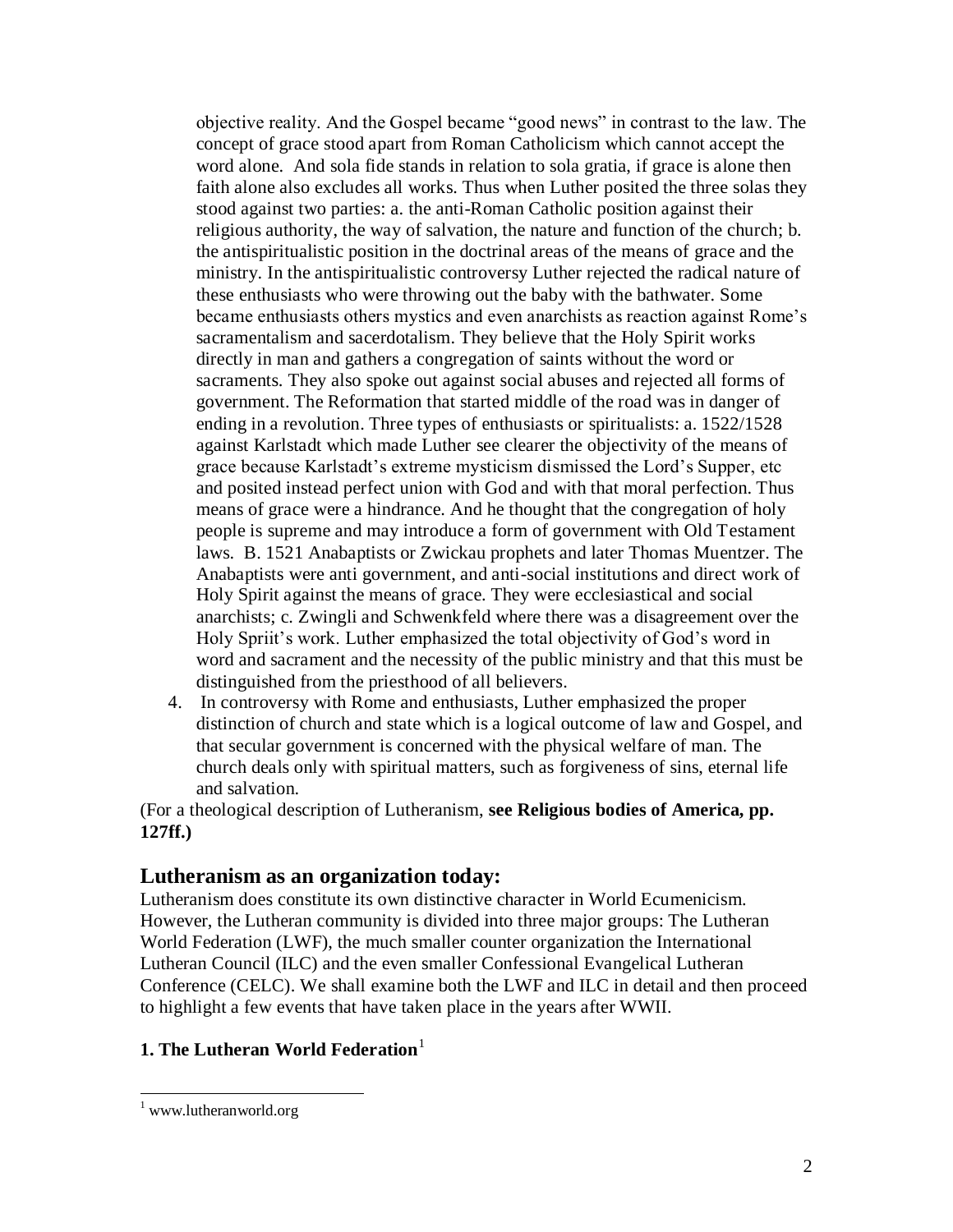The Lutheran World Federation (LWF) has 140 member churches in 79 countries all over the world. In total it embraces about 66.7 million of the world's 70 million Lutherans. The Federation was founded in1947 in the Swedish city of Lund in the aftermath of the Second World War to coordinate the activities of the many differing Lutheran churches. It is headquartered in Geneva, Switzerland. Meeting normally every six years, the Assembly is the LWF's highest decision-making body and it is overseen by a President, currently Rev. Muib Younan from Palestine, a General Secretary, currently Rev. Dr Ishmael Noko and a Treasurer. Since 1984, the member churches are in pulpit and altar fellowship, with common doctrine as the basis of membership and mission activity. Thus far the LWF General Assemblies and their themes have been:

- 1947 Lund, Sweden, *The Lutheran Church in the World Today*
- 1952 Hanover, Germany, *The Living Word in a Responsible Church*
- 1957 Minneapolis, USA, *Christ Frees and Unites*
- 1963 Helsinki, Finland, *Christ Today*
- 1970 Evian, France, *Sent into the World*
- 1977 Dar-es-Salaam, Tanzania, *In Christ - A New Community*
- 1984 Budapest, Hungary, *In Christ - Hope for the World*
- 1990 Curitiba, Brazil, *I Have Heard the Cry of My People*
- 1997 Hong Kong, China, *In Christ - Called to Witness*
- 2003 Winnipeg, Canada, *For the Healing of the World<sup>2</sup>*

The LWF had her eleventh Assembly, July 22-27, 2010 in Stuttgart, Germany under the theme "Give Us Today Our Daily Bread." An estimated 1,000 people, including 418 delegates from the member churches participated in the assembly.<sup>3</sup> Indicative of the LWF ecumenical character is that the Archbishop of Canterbury Dr Rowan Williams, head of the worldwide Anglican Communion, delivered the keynote address to the Assembly on 22 July. One of the key actions of this assembly was the adoption of an LWF statement asking for forgiveness from Mennonites for the persecution of Anabaptists by Lutherans in the 16th century and for the legacy of such condemnations to the present day. The Assembly's agenda also included presentations on the implications of its theme, the petition for "daily bread" in the contexts of climate change and food security, debt, and HIV and AIDS.

Indicative of the LWF is that it is not just an assembly loosely tying together members churches from all over the world, but it makes worship and the celebration of the Lord's Supper an important feature of its Assemblies. The above themes as discussed in the LWF Assemblies in Stuttgart are indicative of its themes overall ranging from theology to practice and of addressing pertinent world concerns of racism, economic exploitation, earthquakes and diseases.

One important project of the LWF in the 90s captured the attention of entire ecumenical world. It was the Joint Lutheran Roman Catholic discussion on justification which culminated in the event of the signing of the *Joint Declaration on Justification* (JDDJ) on October 31, 1999 between a representative of the LWF and the Roman Catholic Church.

 2 http://www.lutheranworld.org/Who\_We\_Are/LWF-Assembly\_History.html

<sup>&</sup>lt;sup>3</sup> To follow what has happened in that LWF assembly, one may go to its website: www.lwf-assembly.org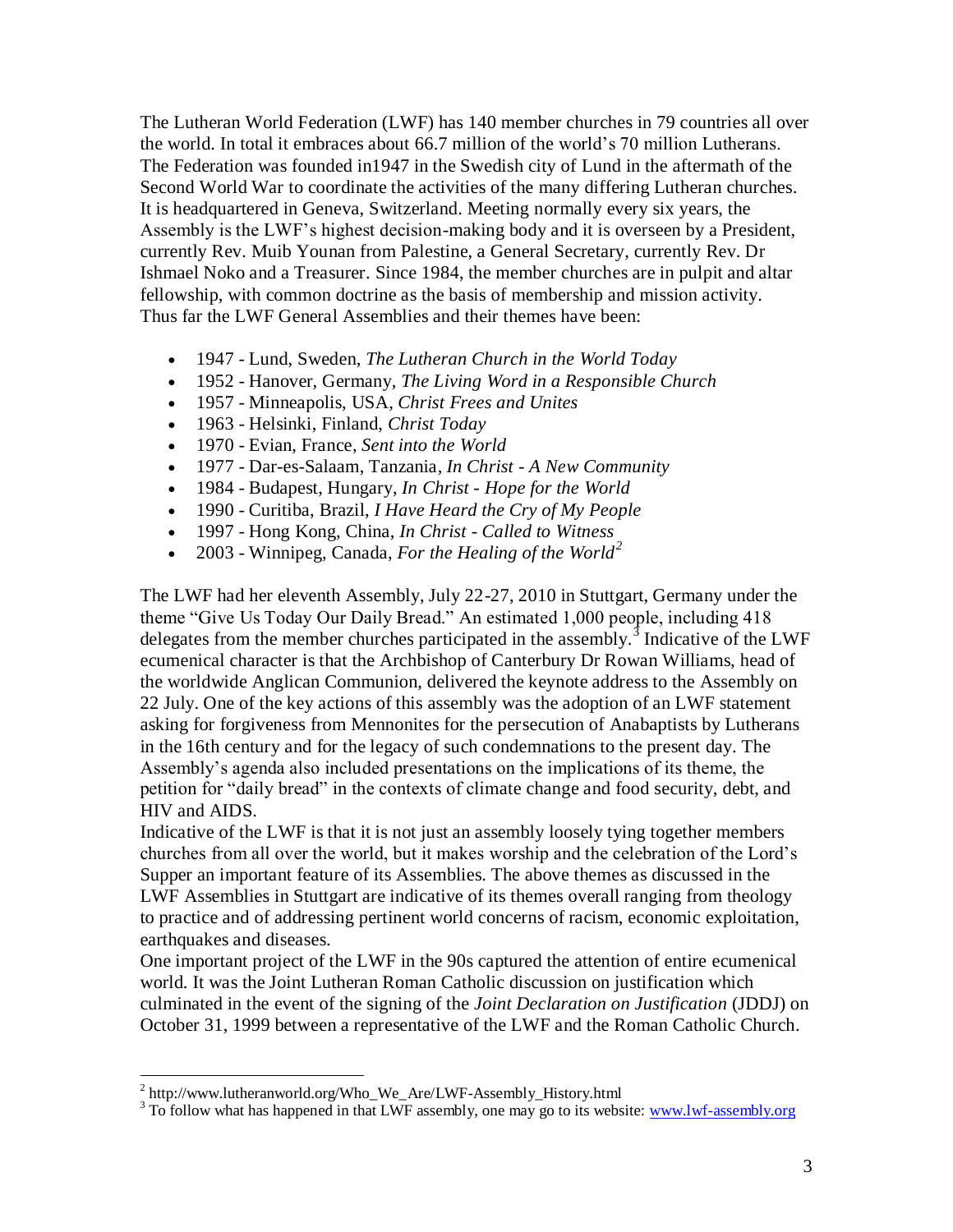#### **Joint Declaration (1999)**

On October 31, 1999, in Augsburg, Germany, the Lutheran World Federation signed the *Joint Declaration on the Doctrine of Justification* with the Roman Catholic Church. Rev. Dr. Ishmael Noko and Bishop Dr. Walter Kasper signed the JDDJ. The goal of that statement is an attempt to improve and address the theological divide between the two faiths in regards to the doctrine of justification. One significant mark of that *Joint Declaration*, and which caused tension in the Lutheran family, is that it stated that the mutual condemnations between the  $16<sup>th</sup>$  Century Lutherans and the Roman Catholic Church no longer apply. That position is articulated in Thesis 5 of the *Document*:

―*The present Joint Declaration has this intention: namely, to show that on the basis of their dialogue the subscribing Lutheran churches and the Roman Catholic Church are now able to articulate a common understanding of our justification by God's grace through faith in Christ. It does not cover all that either church teaches about justification; it does encompass a consensus on basic truths of the doctrine of justification and shows that the remaining differences in its explication are no longer the occasion for doctrinal condemnations*.‖<sup>4</sup>

Many Lutheran Catholic Dialogue meetings and documents preceded the event of the joint signing. Special attention should be drawn to the following reports: "The Gospel" and the Church—"The Malta Report" (1972) and "Church and Justification" (1994) by the Lutheran-Roman Catholic Joint Commission, "Justification by Faith" (1983) of the Lutheran-Roman Catholic dialogue in the USA and "The Condemnations of the Reformation Era - Do They Still Divide?"  $(1986)^5$  by the Ecumenical Working Group of Protestant and Catholic theologians in Germany. Some of these dialogue reports have been officially accepted by the churches. An important example of such reception is the binding response of the United Evangelical-Lutheran Church of Germany to the ―Condemnations‖ study (VELKD), made in 1994 at the highest possible level of ecclesiastical recognition together with the other churches of the Evangelical Church in Germany (EKD).

#### **Other regional agreements and influential documents**:

1. *Leuenberg Agreement (Leuenberg Concord)* (1973) is an ecumenical document adopted in 1973 by major European Lutheran and Reformed churches at the Swiss conference centre Leuenberg (near Basle). Under this agreement the churches agree on a common understanding of the Gospel, including elementary agreement on important doctrines including christology, predestination, Eucharist and justification. They declare church fellowship, understood as pulpit and table fellowship as well as communion in witness and service. The number of churches involved has grown over the years, and now includes several Methodist churches.

 4 http://www.lutheranworld.org/LWF\_Documents/EN/JDDJ\_99-jd97e.pdf

<sup>5</sup> From the German: *Lehrverurteilungen, kirchentrennend? Ökumenischer Arbeitskreis Evangelischer und Katholischer Theologen* . Herausgegeben von K. Lehmann and W. Pannenberg (Freiburg im Breisgau/Göttingen: Herder / Vandenhoek & Ruprecht, 1986).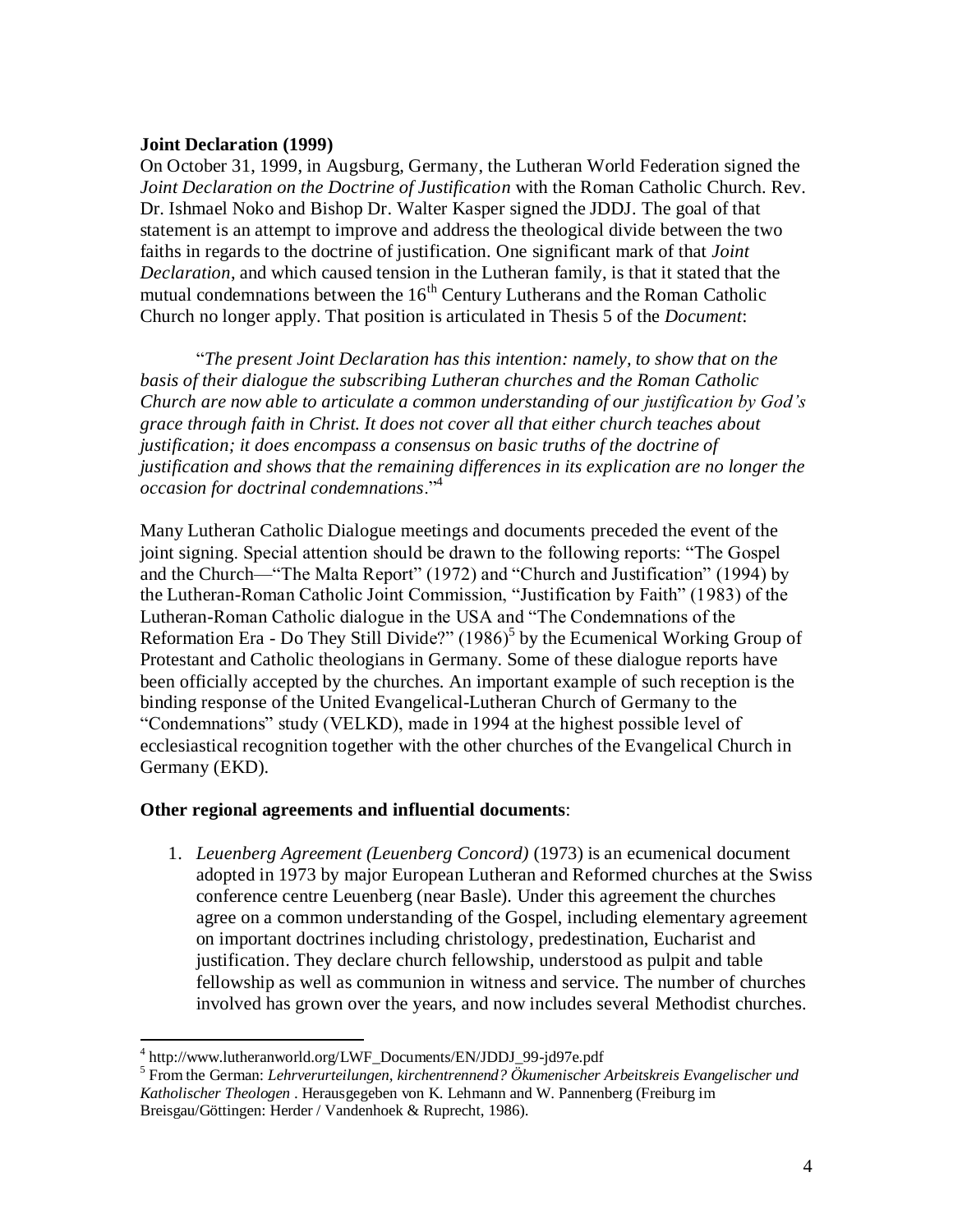The churches involved were originally joined in the "Leuenberg Church" Fellowship". In 2003 this was renamed the "Community of Protestant Churches in Europe". In 2000, the Church of Norway signed the Leuenberg Agreement. In 2001, the Evangelical Lutheran Church in Denmark also joined the Leuenberg Church Fellowship. Twenty-five years after the adoption of the Leuenberg Agreement shows how influential this document has been for relationships between Lutherans and the Reformed churches not just in Europe, but also in America. For example, the Leuenberg Agreement has been confirmed by the sister churches in America with the signing of "*Formula of Agreement*". As much as the Lutheran World Federation hails the Leuenberg Concord a step forward in the actual realization of communion among Lutherans and Reformed. Other theologians and scholars, particularly those belonging to churches of the ILC (see below), have criticized as being a compromise of the Marburg Colloquy of 1529 between Luther and the Reformed represented by Ulrich Zwingli.<sup>6</sup>

The agreements listed below represent Lutheran Agreements with the Anglican community. Except for the first statement, the others represent the introduction of regional communion relationships, which includes full sacramental sharing and interchangeability of ministers:

- 1. *The Reuilly Common Statement*, (1999), between the British and Irish Anglican churches and French Lutheran and Reformed churches. The Reuilly Common Statement (1999) was signed between the Lutheran and Reformed Churches of France and the British and Irish Anglican Churches encouraging each other to implement steps to closer fellowship in as many areas of Christian life and witness as possible. This is an agreement on the Meissen model (signed 1988) which means that differences in the understanding of the episcopacy still stand in the way of realizing a full communion relationship.
- 2. *The Porvoo Common Statement*, 1993, between Nordic and Baltic Lutheran churches and British and Irish Anglican churches. It means that if a priest ordained in the Church of England moves to Sweden, and fulfils the canonical requirements of that Church (and speaks Swedish), they can function and be licensed as a priest in Sweden without needing to do anything except go through their processes of appointment and admission. Similarly priests from the Nordic and Baltic Lutheran Churches (except Latvia and Denmark) can – and do – serve in the British and Irish Anglican Churches.
- 3. *Called to Common Mission*, 2000, between the Episcopal Church, USA, and Evangelical Lutheran Church in America.
- 4. *The Waterloo Agreement*, 2000, between the Anglican Church of Canada and Evangelical Lutheran Church in Canada.
- 5. *Common Ground***,** 2001 (Australia).

6. There were other regional documents signed between Lutherans and other denominations such as *The Formula of Agreement*, 1998, took place in the USA of establishing full communion between the Evangelical Lutheran Church in

<sup>6</sup> One may see here Hermann Sasse, *This is My Body* (Adelaide, S.A.: Luther Publishing House, 1977). See also the concerned voices in *The Springfielder* XXXVI, No. 8, December 1972.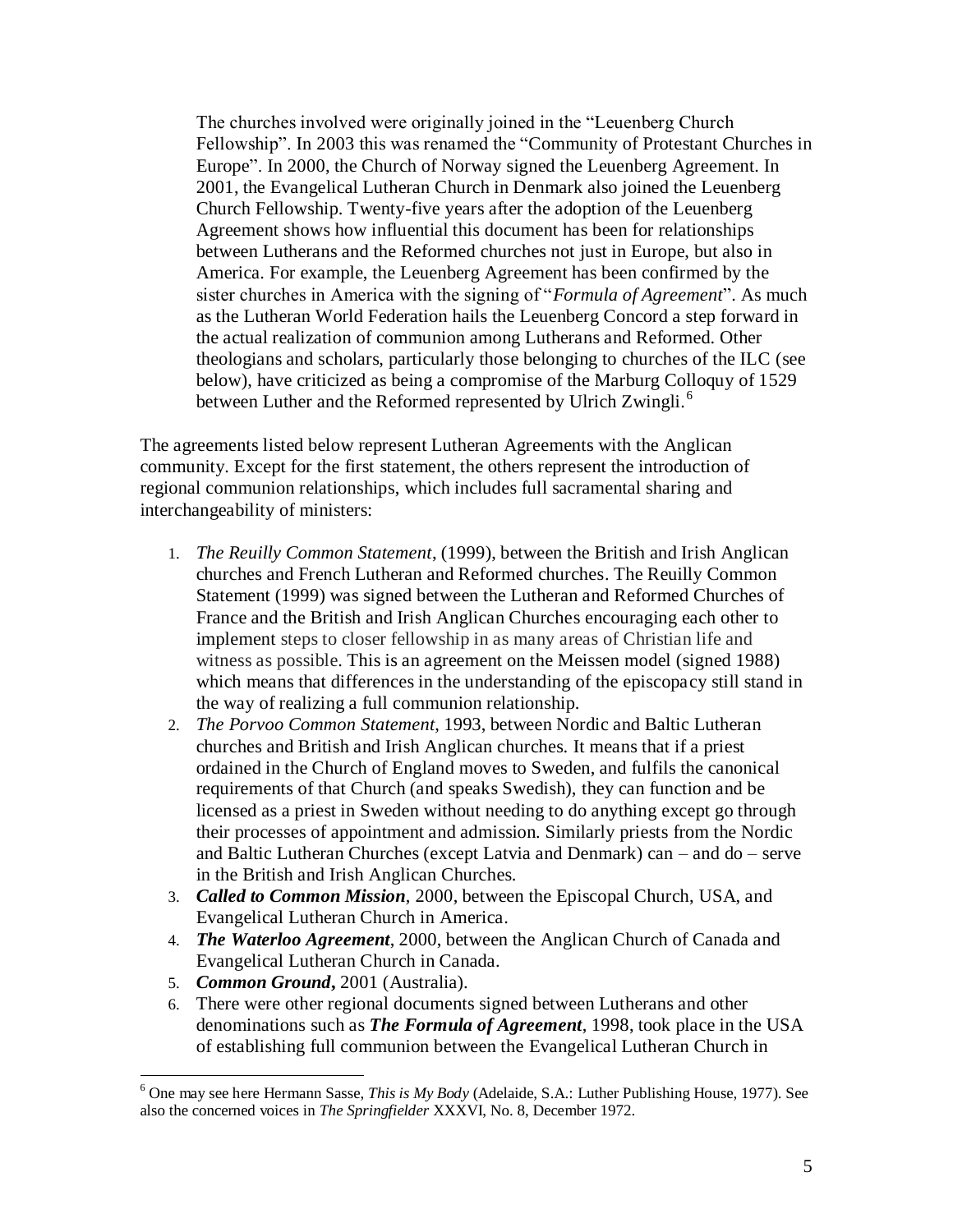America, on the one hand, and the Presbyterian Church in the USA, the Reformed Church in America, and the United Church of Christ, on the other.

In **Germany** the Lutheran State Churches or territorial churches (German: Landeskirchen) united on July 8, 1948 to form the **Vereinigte Evangelisch-Lutherische Kirche Deutschlands** (VELKD, English: The United Evangelical-Lutheran Church). It embraces about eleven million Lutherans from eight territorial or State churches. The goal of this union is to further and preserve the unity of Lutherans in Germany. The common confession shared by all is the unaltered Augsburg Confession and the Small Catechism of Martin Luther. Churches in the VELKD are: Evangelisch-Lutherische Kirche in Bayern; Evangelisch-Lutherische Landeskirche in Braunschweig; Evangelisch-Lutherische Landeskirche Hannovers; Evangelisch-Lutherische Landeskirche Mecklenburgs; Evangelische Kirche in Mitteldeutschland; Nordelbische Evangelisch-Lutherische Kirche; Evangelisch-Lutherische Landeskirche Sachsens; Evangelisch-Lutherische Landeskirche Schaumburg-Lippe.

However, not all Lutheran churches joined the VELKD mainly in resistance to the ordination of women and open fellowship with the Lord's Supper. These churches are: the small Evangelisch-Lutherische Kirche in Baden (not the same church as the "Evangelische Landeskirche in Baden"); the Evangelisch-Lutherische Freikirche (ELFK); the Selbständige Evangelisch-Lutherische Kirche (SELK). The last mentioned church, the SELK was formed in 1974 from a number of smaller churches located in all of Germany. In 1989 after the fall of Berlin wall initial discussions about the merging of the Evangelical-Lutheran Freikirche (located administratively in Leipzig, former East Germany) with the SELK began. However, that fellowship was never realized. The ELFK established fellowship with the Wisconsin Lutheran Church in the United States (WELS) and the smaller Evangelical Lutheran Synod (ELS), also in the United States. These three churches practice a strict oversight of fellowship that extends beyond the Lord's Supper also to prayer. They also follow an understanding of pastoral ministry that embraces equally both pastors and teachers, they dismiss the ordination of women. It is on the basis of prayer fellowship and minstry that the fellowship between the Lutheran Church-Missiouri Synod and the WELS was severed in 1962. Of the German churches, the LCMS has feelowship with the SELK.

## **Partner Churches of the LWF**

The largest member churches are (with number of members in millions according to the 2008 statistics). $<sup>7</sup>$ </sup>

- 1. Church of Sweden (6.75)
- 2. Evangelical Lutheran Church in Tanzania (5.3)
- 3. Ethiopian Evangelical Church Mekane Yesus (5.3)
- 4. Evangelical Lutheran Church in America (4.6)
- 5. Church of Denmark (4.5)
- 6. Evangelical Lutheran Church of Finland (4.5)

 $\overline{a}$  $7$  www.lutheran world.org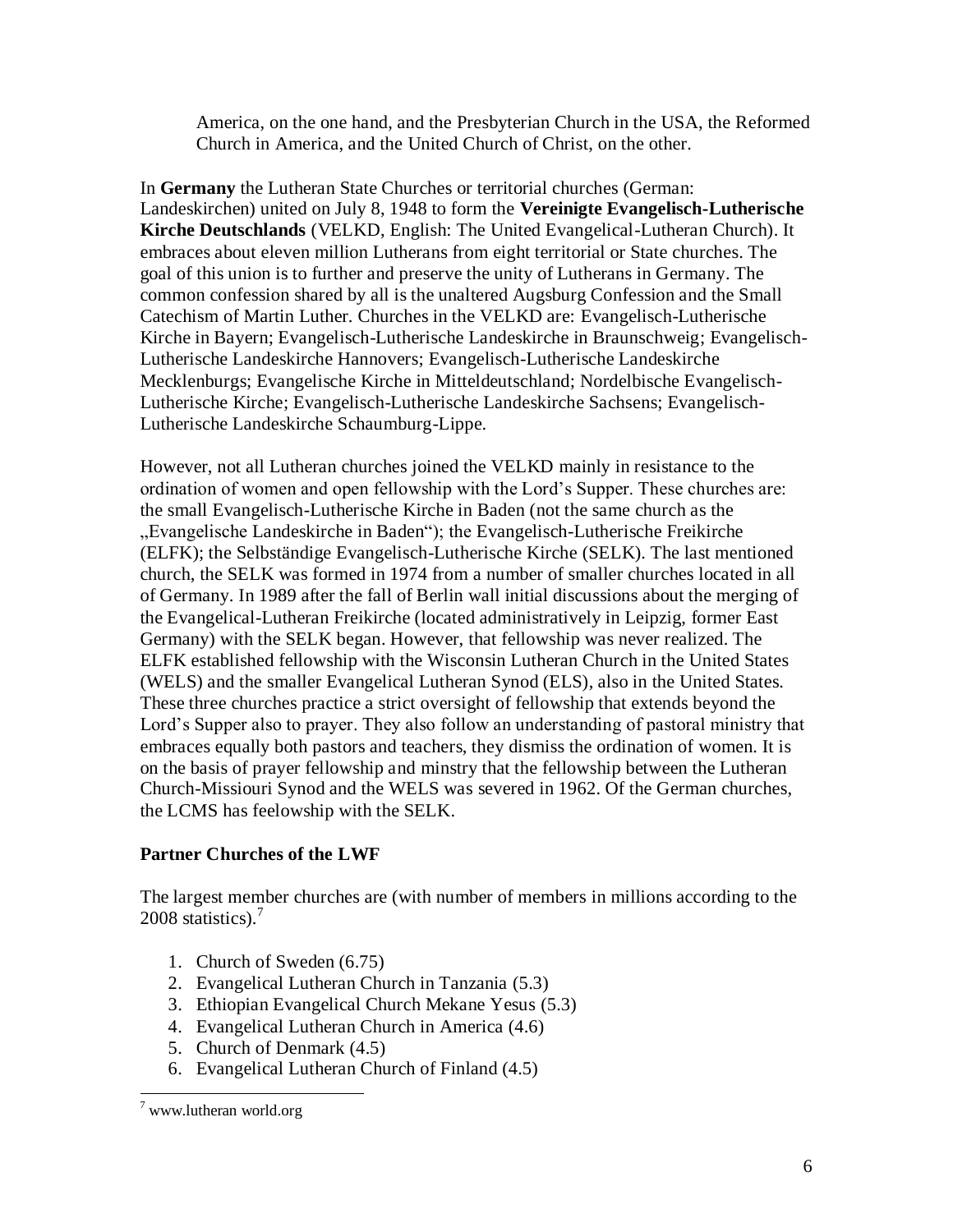- 7. Protestant Christian Batak Church, Indonesia (4.2)
- 8. Church of Norway (4.0)
- 9. Malagasy Lutheran Church (3.0)
- 10. Evangelical Lutheran Church of Hanover, Germany (3.0)

#### **In Europe**

Austria: Evangelical Church of the Augsburg Confession in Austria; Belarus: Evangelical Lutheran Church in Russia and Other States (ELKRAS); Germany: Church of Lippe (Lutheran Section), Evangelical Church in Central Germany, Evangelical Church of Pomerania, Evangelical Lutheran Church in Baden; Evangelical Lutheran Church in Bavaria; Evangelical Lutheran Church in Brunswick; Evangelical Lutheran Church in Oldenburg; Evangelical Lutheran Church in Württemberg; Evangelical Lutheran Church of Hanover; Evangelical Lutheran Church of Mecklenburg; Evangelical Lutheran Church of Saxony; Evangelical Lutheran Church of Schaumburg-Lippe; Latvian Evangelical Lutheran Church Abroad; North Elbian Evangelical Lutheran Church; Belgium: Lutheran Church of Belgium: Arlon and Christian Mission *(Recognized Congregation);* Croatia: Evangelical Church in the Republic of Croatia; Czech Republic: Evangelical Church of Czech Brethren; Silesian Evangelical Church of the Augsburg Confession; Denmark: Evangelical Lutheran Church in Denmark; Estonia: Estonian Evangelical Lutheran Church; Finland: Evangelical Lutheran Church of Finland; France: Evangelical Lutheran Church of France; Malagasy Protestant Church in France; Union of Protestant Churches of Alsace and Lorraine; Hungary: The Evangelical Lutheran Church in Hungary Iceland The Evangelical Lutheran Church of Iceland Ireland The Lutheran Church in Ireland *(Recognized Congregation)* Italy*:* Evangelical Lutheran Church in Italy; Latvia: Evangelical Lutheran Church of Latvia; Lithuania: Evangelical Lutheran Church of Lithuania; Netherlands: Protestant Church in the Netherlands; Norway: Church of Norway; The Evangelical Lutheran Free Church of Norway; Poland: Evangelical Church of the Augsburg Confession in Poland; Romania: Evangelical Church of the Augsburg Confession in Romania; Evangelical Lutheran Church in Romania; Russian Federation: The Evangelical Lutheran Church of Ingria in Russia; Evangelical Lutheran Church in Russia and Other States; Serbia: Slovak Evangelical Church of the Augsburg Confession in Serbia; Slovak Republic: Evangelical Church of the Augsburg Confession in the Slovak Republic; Slovenia: Evangelical Church of the Augsburg Confession in Slovenia; Sweden: Church of Sweden; Switzerland*:* Fed. of Evang. Luth. Churches in Switzerland & in the Principality of Liechtenstein; Ukraine*:* Evangelical Lutheran Church in Russia and Other States; United Kingdom: Lutheran Church in Great Britain; The Lutheran Council of Great Britain *(Recognized Congregation)*

#### **Africa**

Angola: Evangelical Lutheran Church of Angola; Botswana: Evangelical Lutheran Church in Botswana; Cameroon: Church of the Lutheran Brethren of Cameroon; Evangelical Lutheran Church of Cameroon; Central African Republic: Evangelical Lutheran Church of the Central African Republic; Congo, Democratic Rep: Evangelical Lutheran Church in Congo; Congo, Republic: Evangelical Lutheran Church of Congo;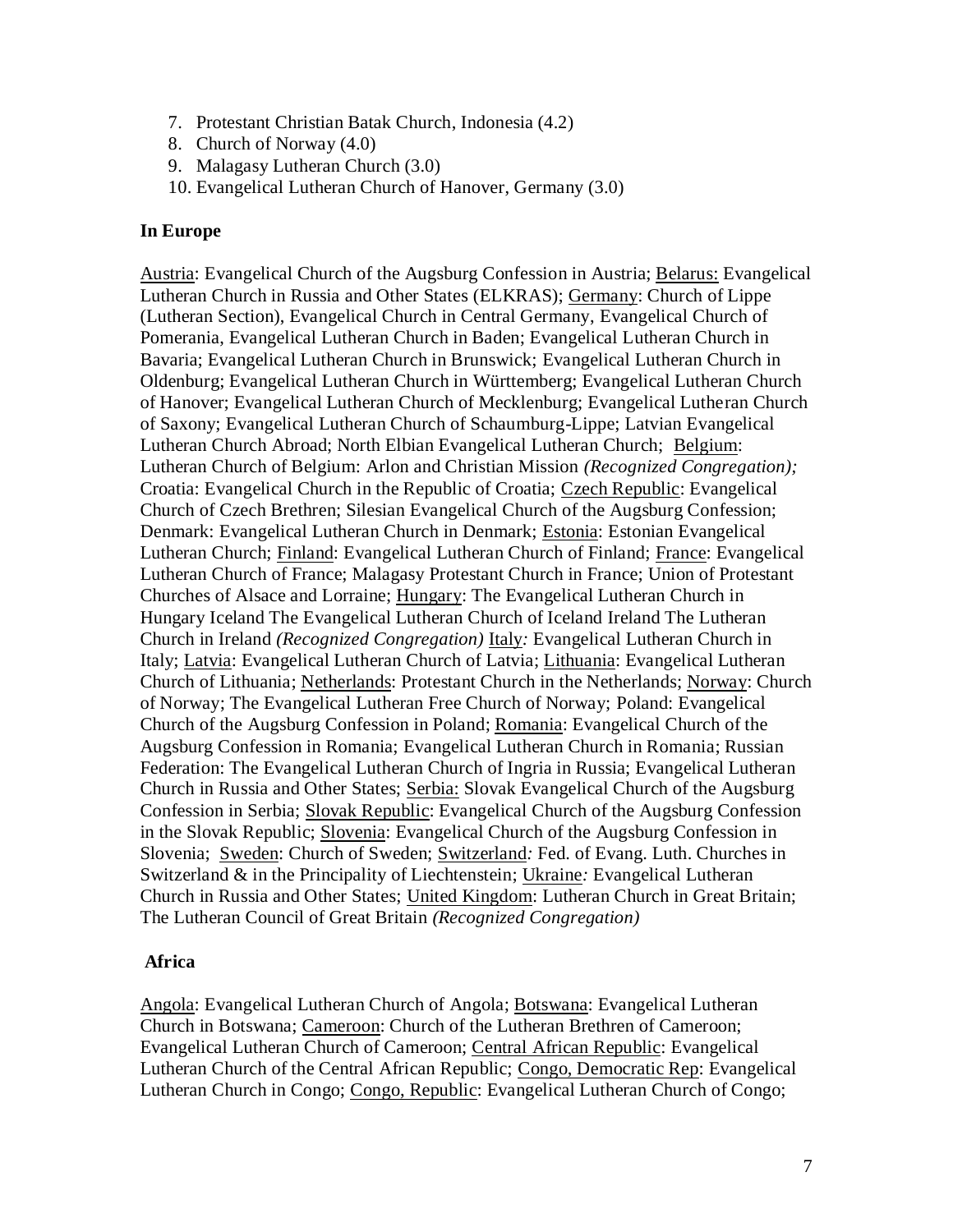Eritrea: The Evangelical Lutheran Church of Eritrea; Ethiopia: The Ethiopian Evangelical Church Mekane Yesus; Ghana: Evangelical Lutheran Church of Ghana Kenya Evangelical Lutheran Church in Kenya; Kenya Evangelical Lutheran Church Liberia Lutheran Church in Liberia; Madagascar: Malagasy Lutheran Church; Malawi: Evangelical Lutheran Church in Malawi; Mozambique: Evangelical Lutheran Church in Mozambique; Namibia: Evangelical Lutheran Church in Namibia (ELCIN-GELC); Evangelical Lutheran Church in the Republic of Namibia (ELCRN). The Evangelical Lutheran Church in Namibia (ELCIN); Nigeria: The Lutheran Church of Christ in Nigeria; The Lutheran Church of Nigeria; Rwanda: Lutheran Church of Rwanda; Senegal: The Lutheran Church of Senegal; Sierra Leone: Evangelical Lutheran Church in Sierra Leone; South Africa: Evangelical Lutheran Church in Southern Africa; Evangelical Lutheran Church in Southern Africa (Cape Church); Evangelical Lutheran Church in Southern Africa (Natal-Transvaal); Moravian Church in South Africa; Tanzania: Evangelical Lutheran Church in Tanzania; Zambia: Evangelical Lutheran Church in Zambia; Zimbabwe: Evangelical Lutheran Church in Zimbabwe.

#### **Asia**

Australia: Lutheran Church of Australia *(Associate Member Church)* Bangladesh: Bangladesh Lutheran Church; Bangladesh Northern Evangelical Lutheran Church; Georgia: *see* Evangelical Lutheran Church in Russia and Other States; Hong Kong (China): Hong Kong and Macau Lutheran Church; The Chinese Rhenish Church Hong Kong Synod; The Evangelical Lutheran Church of Hong Kong; Tsung Tsin Mission of Hong Kong; India: Andhra Evangelical Lutheran Church; Evangelical Lutheran Church in Madhya Pradesh; Evangelical Lutheran Church in the Himalayan States; Gossner Evangelical Lutheran Church in Chotanagpur and Assam; India Evangelical Lutheran Church; Jeypore Evangelical Lutheran Church; Northern Evangelical Lutheran Church; South Andhra Lutheran Church; The Arcot Lutheran Church; The Tamil Evangelical Lutheran Church; Indonesia: Batak Christian Community Church; Christian Communion of Indonesia Church in Nias (Gereja AMIN); Christian Protestant Angkola Church; Christian Protestant Church in Indonesia; Indonesian Christian Lutheran Church; Pakpak Dairi Christian Protestant Church; Protestant Christian Batak Church; Protestant Christian Church in Mentawai; Simalungun Protestant Christian Church; The Indonesian Christian Church; The Protestant Christian Church; The United Protestant Church; Israel: *see* The Evangelical Lutheran Church in Jordan & the Holy Land; Japan: Japan Lutheran Church *(Associate Member Church);* Japan Evangelical Lutheran Church; Kinki Evangelical Lutheran Church; Jordan The Evangelical Lutheran Church in Jordan & the Holy Land; Kazakhstan: *see* Evangelical Lutheran Church in Russia and Other States; Korea, Republic: Lutheran Church in Korea; Kyrgyzstan: *see* Evangelical Lutheran Church in Russia and Other States; Malaysia: Basel Christian Church of Malaysia; Evangelical Lutheran Church in Malaysia; Lutheran Church in Malaysia and Singapore; The Protestant Church in Sabah; Myanmar: Evangelical Lutheran Church in Myanmar (Lutheran Bethlehem Church); Papua New Guinea: Evangelical Lutheran Church of Papua New Guinea; Gutnius Lutheran Church - Papua New Guinea; Philippines: Lutheran Church in the Philippines; Singapore: Lutheran Church in Singapore; Sri Lanka: Lanka Lutheran Church; Taiwan: Taiwan Lutheran Church;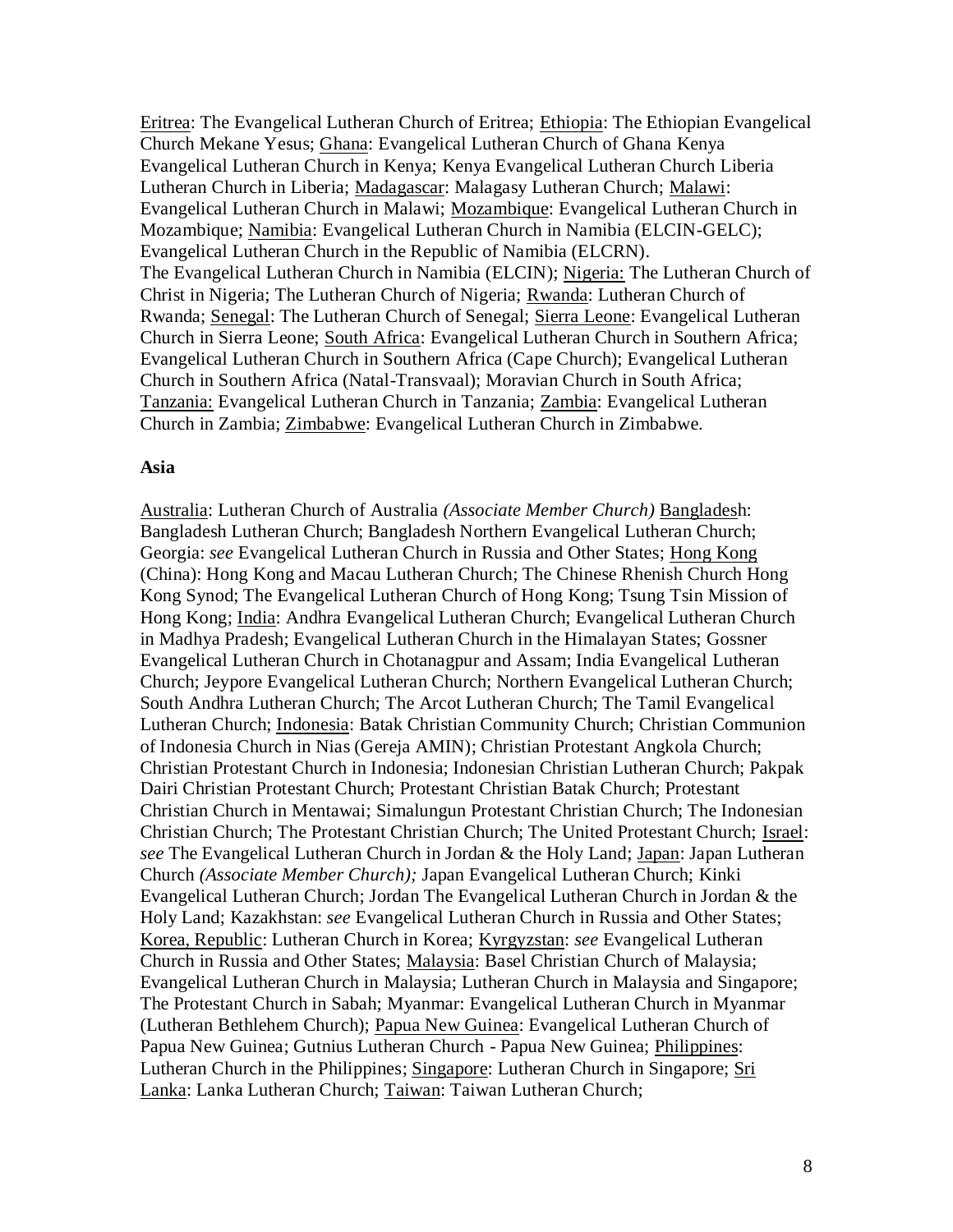The Lutheran Church of Taiwan (Republic of China); Thailand: The Evangelical Lutheran Church in Thailand; Uzbekistan: *see* Evangelical Lutheran Church in Russia and Other States

## **Latin America & the Caribbean**

Argentina: Evangelical Church of the River Plate; United Evangelical Lutheran Church Bolivia: Bolivian Evangelical Lutheran Church; German-Speaking Evangelical Lutheran Congregation in Bolivia *(Recognized Congregation)*; Brazil: Evangelical Church of the Lutheran Confession in Brazil; Chile: Evangelical Lutheran Church in Chile; Lutheran Church in Chile; Colombia: Evangelical Lutheran Church of Colombia; St Martin's Congregation *(Recognized Congregation)*; St Matthew's Lutheran Church *(Recognized Congregation)*; Costa Rica: Lutheran Costa Rican Church; Evangelical Lutheran Church of Costa Rica *(Recognized Congregation)*; Ecuador: Evangelical Lutheran Church in Ecuador *(Recognized Congregation)*; El Salvador: Salvadoran Lutheran Church; Guatemala: Evangelical Lutheran Congregation "La Epifania‖, *(Recognized Congregation)*; Guyana: Evangelical Lutheran Church in Guyana Honduras: Christian Lutheran Church of Honduras; Mexico: Mexican Lutheran Church; German-Speaking Evangelical Congregation in Mexico *(Recognized Congregation* Nicaragua: The Nicaraguan Lutheran Church of Faith and Hope; Peru: Peruvian Lutheran Evangelical Church; Evangelical Lutheran Church in Peru *(Recognized Congregation)*; Suriname: Evangelical Lutheran Church in Suriname; Venezuela: Evangelical Lutheran Church in Venezuela

# **North America**

Canada: Estonian Evangelical Lutheran Church Abroad; Evangelical Lutheran Church in Canada;

## USA: Evangelical Lutheran Church in America

Some observations: We have listed all churches above to provide the reader with an idea of the impressive size of the Lutheran community. The countries with the largest number of individual churches next to Germany are Indonesia and India. Indonesia has many islands to contend with whereas India deals with a number of ethnic diversities. For this reason, the churches in India are in particular ethnic in nature. One should also note that many of the churches listed above embrace a large number of interest groups. Though Lutherans in Madagascar and Ethiopia are predominantly oriented towards the LWF, they also have interest groups who associate themselves with the ILC (see below) and the Lutheran Church Missouri Synod. Ecumenical relations are thus volatile in nature and able to change within a short period.

# **International Lutheran Council (ILC)**

The **International Lutheran Council** is a worldwide association of confessional Lutheran denominations all over the world who promote the proclamation of the Gospel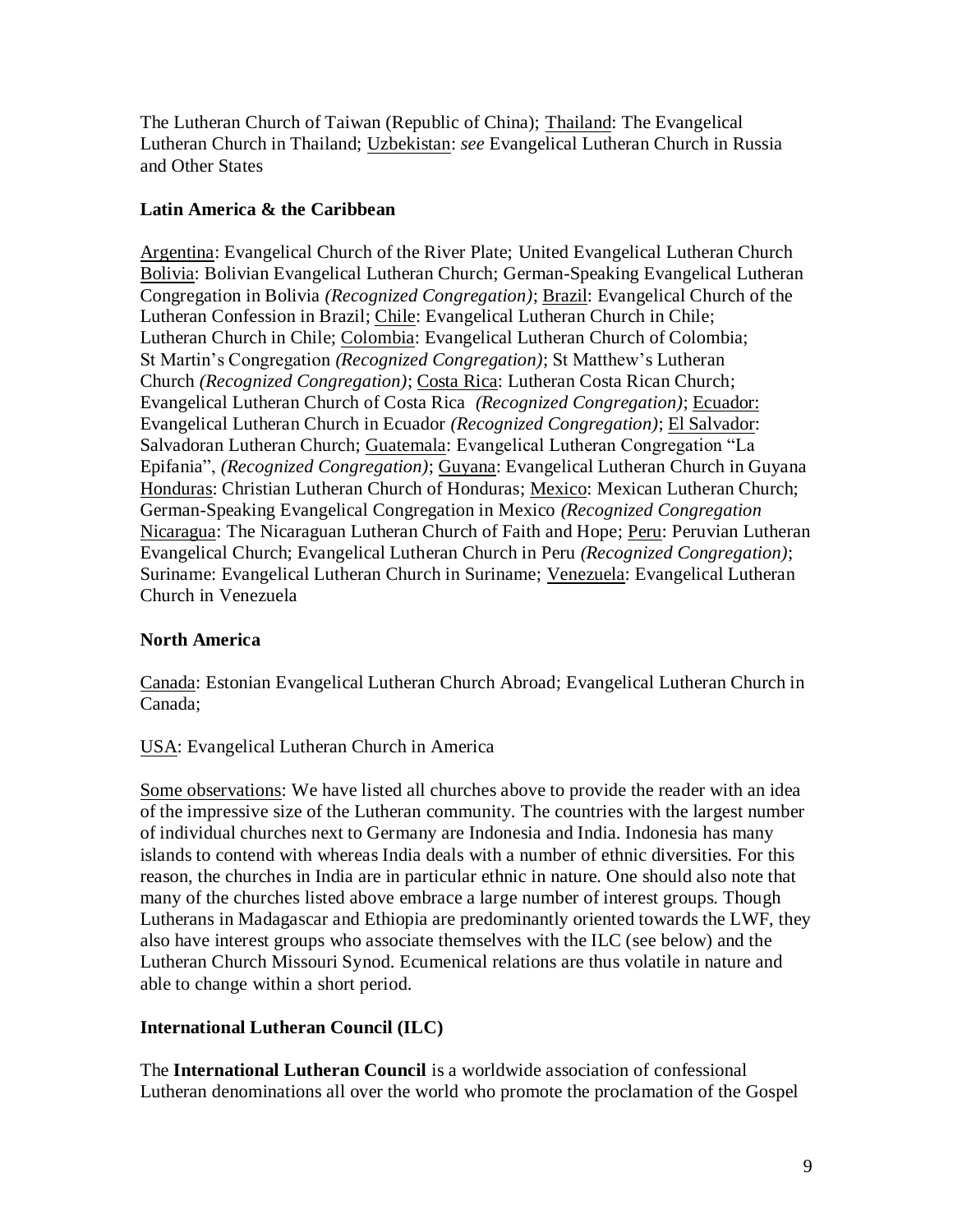according to the Lutheran Confessions. All member bodies of the ILC hold "an unconditional commitment to the Holy Scriptures as the inspired and infallible Word of God and to the Lutheran Confessions contained in the Book of Concord as the true and faithful exposition of the Word of God.<sup>8</sup> Thus, the ILC follows a distinctly different and more confessional Lutheran agenda than it larger counterpart the Lutheran World Federation (LWF).

The ILC's expressed purpose is that member churches "*share information, study theological questions and concerns together, discuss effective coordinated means of carrying out the mission and ministry of the Church, nurture and strengthen their relationships with each other, and work toward the closest possible joint expression of their faith and confession*‖ (ILC Constitution).

Unlike the LWF, the member church bodies of the ILC are not required to be in churchfellowship with each other, though many of them are. The organization was constituted in 1993 at a council held in Antigua, Guatemala, although it traces its roots back to theological conferences held in many locations in the 1950s and 1960s.

As of 2007, the Council has thirty participating churches with a total number of Christians of approximately 3,450,000 adherents. Delegates to the ILC meet every two years. The council did not approve the 1999 Joint Declaration on the Doctrine of Justification.

## **Members**

Membership is distinguished between full members and associate members of which there are 2: The Lutheran Church of Australia (LCA) which is also an associate member of the LWF, and the Evangelical Lutheran Church in Peru which is a LWF recognized congregation.

## **Full Members**

**Argentina**: [Evangelical Lutheran Church of Argentina](http://en.wikipedia.org/w/index.php?title=Evangelical_Lutheran_Church_of_Argentina&action=edit&redlink=1) (Iglesia Evangélica Luterana Argentina); **Belgium:** Evangelical Lutheran Church in Belgium (Evangelisch-Lutherse Kerk in België); **Bolivia:** [Christian Evangelical Lutheran Church of Bolivia](http://en.wikipedia.org/w/index.php?title=Christian_Evangelical_Lutheran_Church_of_Bolivia&action=edit&redlink=1) (Iglesia Cristiana Evangélica Luterana de Bolivia); **Brazil** [Evangelical Lutheran](http://en.wikipedia.org/wiki/Evangelical_Lutheran_Church_of_Brazil)  [Church of Brazil](http://en.wikipedia.org/wiki/Evangelical_Lutheran_Church_of_Brazil) (Igreja Evangélica Luterana do Brasil); **Canada:** [Lutheran](http://en.wikipedia.org/wiki/Lutheran_Church%E2%80%94Canada)  [Church—Canada;](http://en.wikipedia.org/wiki/Lutheran_Church%E2%80%94Canada) **Chile:** [Evangelical Lutheran Church of the Republic of Chile](http://en.wikipedia.org/w/index.php?title=Evangelical_Lutheran_Church_of_the_Republic_of_Chile&action=edit&redlink=1) (Iglesia Evangélica Luterana de la República de Chile); **China (Hong Kong SAR):** Lutheran Church—Hong Kong Synod; **China, Republic of (Taiwan)** [China](http://en.wikipedia.org/w/index.php?title=China_Evangelical_Lutheran_Church&action=edit&redlink=1)  [Evangelical Lutheran Church;](http://en.wikipedia.org/w/index.php?title=China_Evangelical_Lutheran_Church&action=edit&redlink=1) **Denmark:** [Evangelical Lutheran Free Church of](http://en.wikipedia.org/w/index.php?title=Evangelical_Lutheran_Free_Church_of_Denmark&action=edit&redlink=1)  [Denmark;](http://en.wikipedia.org/w/index.php?title=Evangelical_Lutheran_Free_Church_of_Denmark&action=edit&redlink=1) **France:** [Evangelical Lutheran Church—Synod of France and Belgium;](http://en.wikipedia.org/wiki/Evangelical_Lutheran_Church%E2%80%94Synod_of_France_and_Belgium) **Germany:** Independent Evangelical—Lutheran Church (Selbständige Evangelisch - Lutherische Kirche); **Ghana:** [Evangelical Lutheran Church of Ghana](http://en.wikipedia.org/w/index.php?title=Evangelical_Lutheran_Church_of_Ghana&action=edit&redlink=1) *-* also a full member of the Lutheran World Federation; **Guatemala** [Lutheran Church of](http://en.wikipedia.org/w/index.php?title=Lutheran_Church_of_Guatemala&action=edit&redlink=1)  [Guatemala](http://en.wikipedia.org/w/index.php?title=Lutheran_Church_of_Guatemala&action=edit&redlink=1) (Consejo Luterano Iglesia Luterana en Guatemala); **Haiti:** [Evangelical](http://en.wikipedia.org/w/index.php?title=Evangelical_Lutheran_Church_of_Haiti&action=edit&redlink=1) 

 $\overline{a}$ <sup>8</sup> See official website: [www.ilc-online.org](http://www.ilc-online.org/)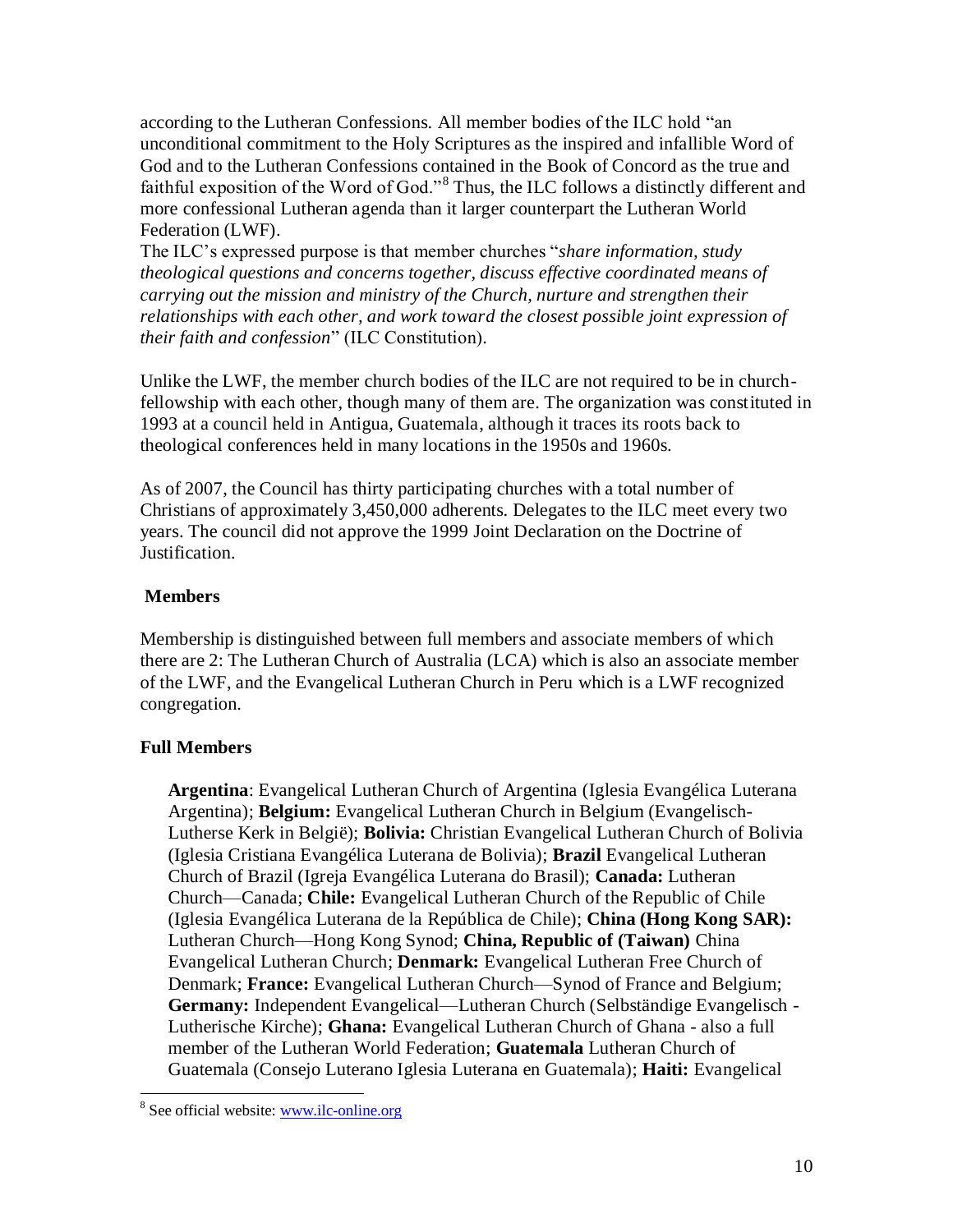Lutheran Church of Haiti (Eglise Evangelique Lutherienne D'Haiti); **India:** [India](http://en.wikipedia.org/w/index.php?title=India_Evangelical_Lutheran_Church&action=edit&redlink=1)  [Evangelical Lutheran Church](http://en.wikipedia.org/w/index.php?title=India_Evangelical_Lutheran_Church&action=edit&redlink=1) *-* also a full member of the Lutheran World Federation; **Japan:** Japan Lutheran Church *-* also an associate member of the Lutheran World Federation; **Kenya:** [Evangelical Lutheran Church in Kenya](http://en.wikipedia.org/w/index.php?title=Evangelical_Lutheran_Church_in_Kenya&action=edit&redlink=1) *-* also a full member of the Lutheran World Federation; **Korea, South:** [Lutheran Church in Korea](http://en.wikipedia.org/w/index.php?title=Lutheran_Church_in_Korea&action=edit&redlink=1) *-* also a full member of the Lutheran World Federation; **Mexico:** [Lutheran Synod of Mexico](http://en.wikipedia.org/w/index.php?title=Lutheran_Synod_of_Mexico&action=edit&redlink=1) (Sinodo Luterano de Mexico); **Nigeria**: [Lutheran Church of Nigeria;](http://en.wikipedia.org/w/index.php?title=Lutheran_Church_of_Nigeria&action=edit&redlink=1) **Papua New Guinea:** [Gutnius Lutheran Church;](http://en.wikipedia.org/wiki/Gutnius_Lutheran_Church) **Paraguay:** [Evangelical Lutheran Church of](http://en.wikipedia.org/w/index.php?title=Evangelical_Lutheran_Church_of_Paraguay&action=edit&redlink=1)  [Paraguay](http://en.wikipedia.org/w/index.php?title=Evangelical_Lutheran_Church_of_Paraguay&action=edit&redlink=1) (Iglesia Evangélica Luterana del Paraguay); **Philippines**: [Lutheran Church](http://en.wikipedia.org/w/index.php?title=Lutheran_Church_in_the_Philippines&action=edit&redlink=1)  [in the Philippines](http://en.wikipedia.org/w/index.php?title=Lutheran_Church_in_the_Philippines&action=edit&redlink=1) *- also a full member of the Lutheran World Federation*; **Portugal:** Evangelical Lutheran Church of Portugal;**Russia:** [Evangelical Lutheran Church of](http://en.wikipedia.org/w/index.php?title=Evangelical_Lutheran_Church_of_Ingria_in_Russia&action=edit&redlink=1)  [Ingria in Russia](http://en.wikipedia.org/w/index.php?title=Evangelical_Lutheran_Church_of_Ingria_in_Russia&action=edit&redlink=1) *- also a full member of the [Lutheran World Federation](http://en.wikipedia.org/wiki/Lutheran_World_Federation)* (LWF); **South Africa:** [Free Evangelical Lutheran Synod in South Africa](http://en.wikipedia.org/w/index.php?title=Free_Evangelical_Lutheran_Synod_in_South_Africa&action=edit&redlink=1) (FELSISA); Lutheran Church in Southern Africa (LCSA); **Sri Lanka**: Lanka Lutheran Church  *also a full member of the Lutheran World Federation*; **United Kingdom:** Evangelical Lutheran Church of England; **United States of America:** Lutheran Church—Missouri Synod; American Association of Lutheran Churches; **United Kingdom:** Evangelical Lutheran Church of England; **United States of America:** Lutheran Church—Missouri Synod; American Association of Lutheran Churches; **Venezuela:** Lutheran Church of Venezuela (Iglesia Luterana de Venezuela)

#### **Recent Merger Developments and Fellowship Declarations among Lutherans in North America**

In the United States, the Lutheran community experienced significant changes and formative events along denominational lines after WWII. The following passage is fairly descriptive of the situation: "Despite the tragic consequences of World War I and World *War II for some Lutherans in the United States—especially German congregations—the twentieth century brought about a time of coming together of various Lutheran traditions*  in the form of mergers."<sup>9</sup> The **Evangelical Lutheran Church in America** (**ELCA**) officially came into existence on January 1, 1988, through the merging of three churches. It is the largest Lutheran denomination of about 4,633,887 baptized members and the seventh-largest religious body in the United States headquartered in Chicago, Illinois. The next two largest Lutheran denominations are **the Lutheran Church - Missouri Synod (LCMS)** (with approximately 2.4 million members) and the **Wisconsin Evangelical Lutheran Synod (WELS)** (with approximately 390,000 members).There are also many smaller Lutheran church bodies in the United States such as the Evangelical Lutheran Synod (ELS) which before 1957 was known as the Norwegian Synod of the American Evangelical Lutheran Church (also known as "Little Norwegian" Synod) with approximately 19,945 baptized members in 142 established congregations and 12 mission churches and with its headquarters in Mankato, Minnesota.<sup>10</sup> In addition,

<sup>9</sup> Craig van Gelder, *The Missional Church and Leadership Formation* (Grand Rapids: William B. Eerdmans, 2009), 216.

<sup>10</sup> Frank S. Mead, *Handbook of Denominations in the United States*. Ninth Edition. (Nashville: Abingdon Press, 1990), 142-144. In 1946 the ELS established its own seminary, also in Mankato, MN, called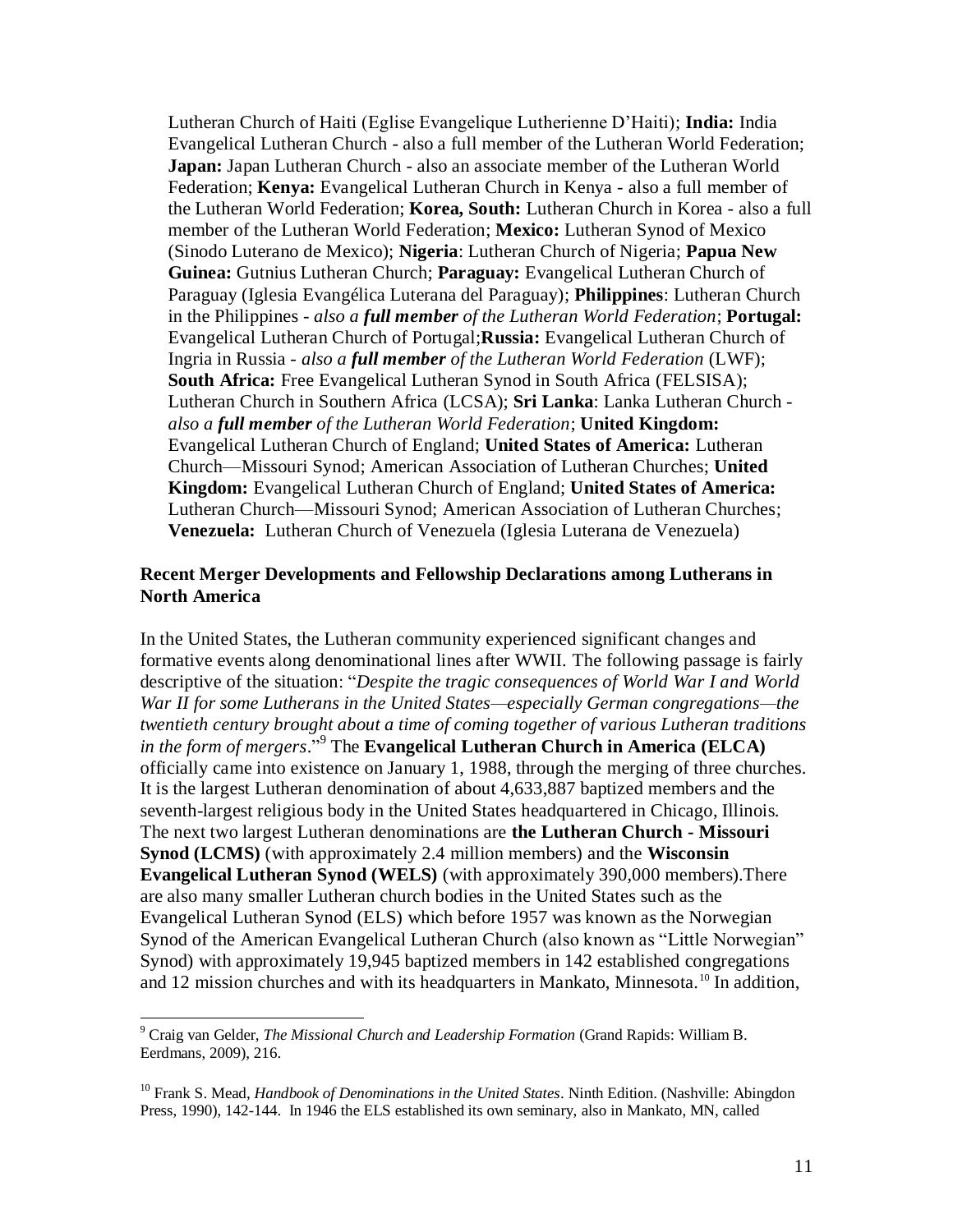a new Lutheran Church body, the **North American Lutheran Church** (NALC) was formed at Grove City, Ohio in August 2010. Behind that formation were the two conservative *Lutheran CORE* and *Word Alone* organizations in the ELCA. These two had opposed the vote and condemned it as an open rejection of scriptural authority. Bishop Paul Spring was elected as the first bishop of the NALC.

The creation of the NALC was also praised by representatives from the **Lutheran Congregations in Mission for Christ (LCMC)**, an association of approximately 495 congregations that have severed ties with the ELCA.

None of the above three churches (ELCA, LCMS and WELS) share official altar and pulpit fellowship with one another. Until 1963 that was different. For until then there was the *Evangelical Lutheran Synodical Conference of North America* (established in 1872) which was a Lutheran joint fellowship organization between the Wisconsin Evangelical Lutheran Synod, the Lutheran Church - Missouri Synod and the Evangelical Lutheran Synod (ELS). Then in 1963 due to doctrinal differences over prayer fellowship and ministry, this joined fellowship was dissolved. Already in 1955, the ELS suspended its fellowship with the LCMS over such doctrinal disagreements, and in 1963 it withdrew from the Evangelical Lutheran Synodical Conference of North America. However, it retained its fellowship with the WELS. The WELS severed its fellowship relations with the LCMS in 1961, and also withdrew from the Synodical Conference in 1963.<sup>11</sup> In 1993, the ELS and WELS—working with a number of 20 worldwide Lutheran churches, some of which had been founded through mission work by both synods—founded the **[Confessional Evangelical Lutheran Conference](http://en.wikipedia.org/wiki/Confessional_Evangelical_Lutheran_Conference) (CELC)**. The LCMS in turn joined the International Lutheran Council (ILC) together with about 31 other partner churches around the world. Next to the Lutheran World Federation, the ILC is the second largest umbrella organization of Lutheran churches.

As stated above, the formation of the ELCA in 1982 occurred with the merging of three large church bodies: **the Lutheran Church in America (LCA), the American Lutheran Church (ALC) and the Association of Evangelical Lutheran Churches (AELC)**. These three ELCA's predecessor churches were themselves the product of previous mergers and splits among various independent Lutheran synods in the United States. The details are somewhat difficult to follow and mentioned here only in broad strokes. The Synod of the Norwegian Evangelical Lutheran Church in America (NLCA) changed its name to the Evangelical Lutheran Church (ELC) in 1946. In 1960, the ELC joined with other Lutheran churches such as the United Evangelical Lutheran Church (UELC) to form the American Lutheran Church (ALC). The ALC had a membership of about 2.25 million members mostly of German, Norwegian or Danish background living in central Midwest mostly in Minnesota. Since it was conservative by nature such as

Bethany Lutheran Theological Seminary. It carries on an active home mission program and now has more than 140 congregations in many states. It also has foreign missionaries deployed in Peru and Chile in South America and in Ukraine, Latvia, and Czech Republic in Eastern Europe.

<sup>&</sup>lt;sup>11</sup> F.E. Mayer, *The Religious Bodies of America*.  $4<sup>th</sup>$  Edition (St. Louis: CPH, 1961), 190.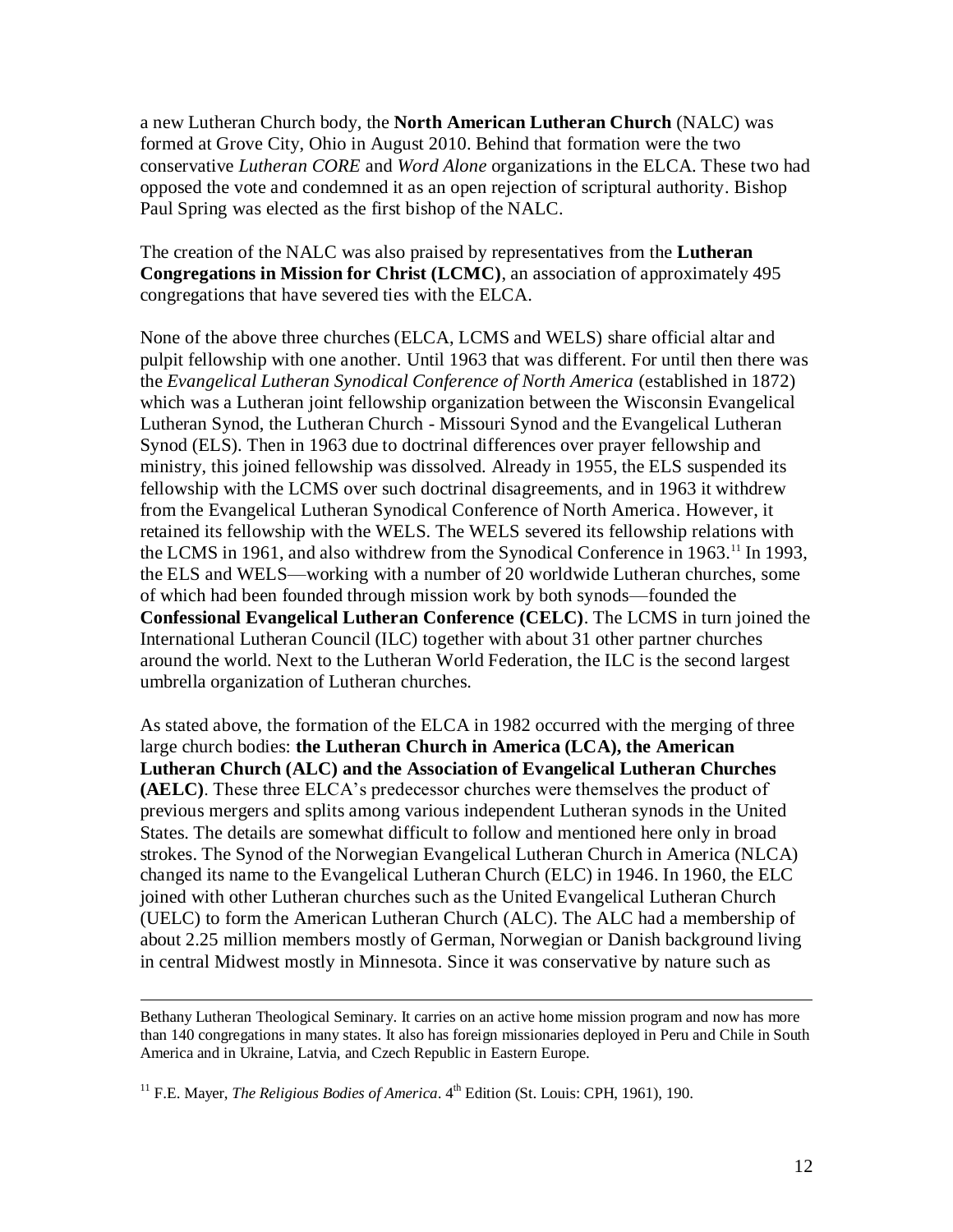affirming inerrancy of Scripture, the ALC joined fellowship with the Lutheran Church-Missouri Synod. This selective fellowship between LCMS congregations and ALC congregations still continued for a few years after the ALC joined the ELCA in 1982.

The **Lutheran Church in America** (LCA) came into existence in 1962 when the following churches merged: The United Lutheran Church in America, the Augustana Evangelical Lutheran Church, the Finnish Evangelical Lutheran Church of America, and the Danish American Evangelical Lutheran Church. The LCA had a membership of about 2.8 million members whose heritage goes back to Germany, Sweden, Slovakia, Denmark and Finland. Its demographic focus was on the East Coast (centered on Pennsylvania), with large numbers in the Midwest and some presence in the Southern Atlantic states. There are notable exceptions, but LCA-background churches tend to be more liturgical than ALC-background churches. Its theological orientation ranged from moderately liberal to neo-orthodox, with tendencies toward conservative Pietism in some rural and small-town congregations.

The **Association of Evangelical Lutheran Churches** (AELC) was formed in 1976. The formation was largely precipitated by events associated with the walkout at Concordia St. Louis (see below) and the formation of a seminary in exile (called seminex) and the congregations that left the Lutheran Church - Missouri Synod in that split. The AELC brought about 100,000 members into the ELCA in 1982 whose heritage came mostly from Germany.<sup>12</sup>

# **Full Communion Fellowships through ELCA**

 $\overline{a}$ 

Currently the ELCA has declared full communion fellowship with a number of denominations in the USA. The characteristics of such full fellowship is defined as follows: "Full communion is when two churches develop a relationship based on a *common confessing of the Christian faith and a mutual recognition of baptism and sharing of the Lord's Supper.*"<sup>13</sup>

This does not mean that two churches merge; rather, in reaching agreements, churches also respect differences. These denominations likewise jointly worship, may exchange clergy, and also share a commitment to evangelism, witness and service in the world.

Currently the Full Communion Fellowship is in effect with the Presbyterian Church (USA) (1997); Reformed Church in America; United Church of Christ (1997); Episcopal Church (1999); The Moravian Church (1999); United Methodist Church 2009).

The **Lutheran Church-Missouri Synod** is headquartered in St. Louis with a membership of about 2,4 million members. It supports two seminaries Concordia Seminary in St. Louis and Concordia Theological Seminary, Fort Wayne, and 10 colleges all over the United States. Until the 1961 it shared with the Synodical

<sup>12</sup> Mead, *Ibid*., 142-144. One may access also http://www.elca.org/Who-We-Are/History.aspx <sup>13</sup> http://www.elca.org/Who-We-Are/Our-Three-Expressions/Churchwide-Organization/Ecumenical-and-

Inter-Religious-Relations/Full-Communion-Partners.aspx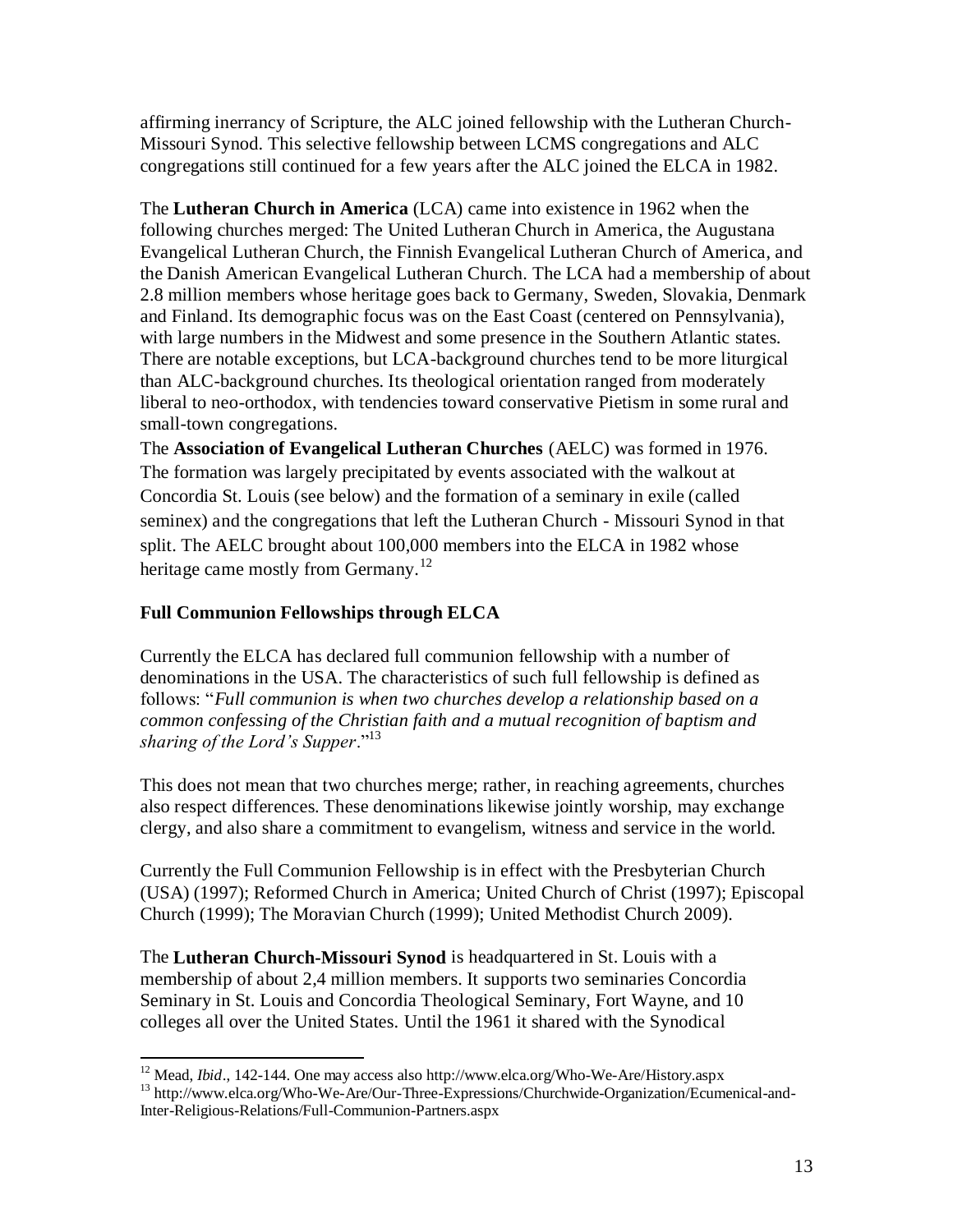Conference a seminary called Immanuel Lutheran College at Greensboro for the African American students. In North America, the LCMS is in fellowship with the Lutheran Church of Canada (LCC) and the American Association of Lutheran Churches (AALC). The AALC was formed on November 7, 1987 as an alternative choice for churches in the American Lutheran Church (ALC) denomination who did not want to be part of the merger with two other Lutheran church bodies, Lutheran Church in America (LCA) and the Association of Evangelical Lutheran Churches (AELC) which formed the Evangelical Lutheran Church in America (ELCA). The AALC offices were located in Bloomington, Minnesota but in 2007 the national office moved to Fort Wayne, Indiana in 2007 where also their students are educated. At the time of her formation, the AALC began with 12 congregations; in 2007 it has grown to 78 congregations, with a members of about 26,537 spread across 23 states. On 16 July 2007 during the LCMS 63rd Regular Convention., the LCMS declared fellowship with the  $AALC$ <sup>14</sup>

## **Merger Events in Canada**

#### **The Evangelical Lutheran Church in Canada and the Lutheran Church—Canada (LCC)**

In 1986, two Canadian church bodies the ELCIC and the ELCA merged to form the Evangelical Lutheran Church in Canada, which is currently comprised of five synods, 613 congregations, and approximately 162,000 baptized members. The ELCIC collaborates with a number of global organizations, including the Lutheran World Federation and the World Council of Churches.<sup>15</sup> The counterpart to the ELCIC is the Lutheran Church–Canada (LCC) which was founded in 1988 when the Canadian congregations of the Lutheran Church-Missouri Synod formed an autonomous Canadian church with three districts. The Alberta-British Columbia District offices are in Edmonton, Alberta, the Central District in Regina, Saskatchewan and the East District in Kitchener, Ontario. The denomination retains close ties with the LCMS and is a member of the ILC with other Lutheran church bodies.

## **Events reflecting Issues and Tensions among Lutherans in North America**

## **The Walkout of 1974 and formation of Seminex.** 16

<sup>&</sup>lt;sup>14</sup> http://en.wikipedia.org/wiki/American\_Association\_of\_Lutheran\_Churches

<sup>&</sup>lt;sup>15</sup> http://www.elcic.ca/About-the-ELCIC/default.cfm

<sup>16</sup>Kurt E Marquart, *Anatomy of an Explosion: A Theological Analysis of the Missouri Synod Conflict* (Fort Wayne, Indiana: Concordia Theological Seminary Press, 1977); John Tietjen, *Memoirs in Exile: Confessional Hope and Institutional Conflict* (Minneapolis: Augsburg Fortress Press, 1990); Mary Todd, *Authority Vested: A Story of Identity and Change in the Lutheran Church-Missouri Synod* (Grand Rapids, MI: William B. Eerdmans, 2000); Paul A Zimmerman,. *A Seminary in Crisis: The Inside Story of the Preus Fact Finding Committee* (St. Louis, MO: Concordia Publishing House, 2007).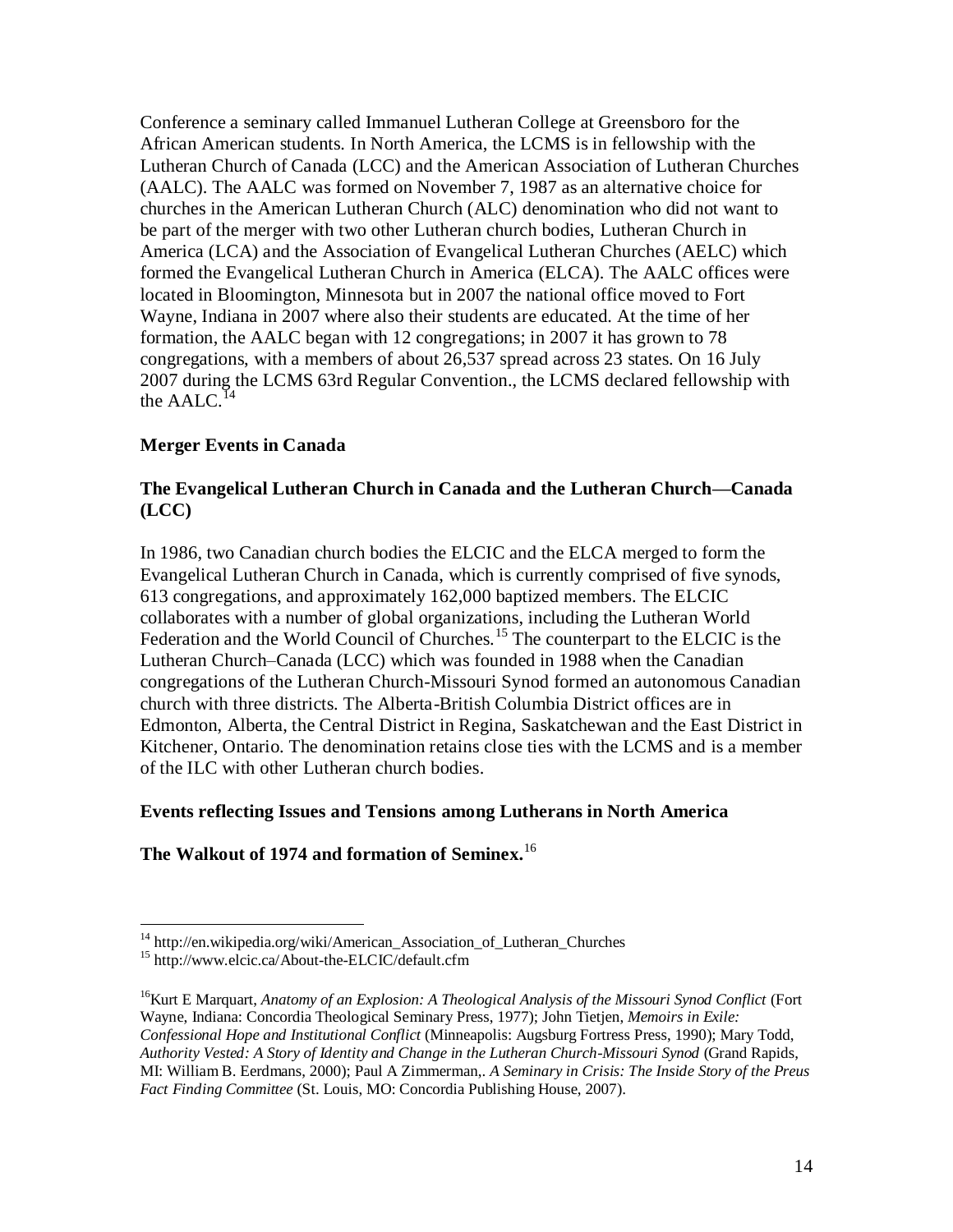The 1970s became very turbulent years for the LCMS associated by in large with the events leading up to the walkout of faculty and students at Concordia Seminary, St. Louis, and the subsequent formation of Seminex, an institution continuing the education of Lutheran ministers from 1974 to 1987.

The events are in brief as follows: Throughout the 1960s a number of professors at Concordia Seminary, St. Louis, based their biblical interpretation on the historical-critical methods—a teaching associated as liberal since it no longer took at face value what Scripture testified and thus undermined the authority and norm of Scripture.

The President of the LCMS, Jacob Preus established a Fact Finding Committee which began interviewing Concordia Seminary, St. Louis faculty members on December 11, 1970. The interviews were completed on March 6, 1971 and a report was prepared and presented to President Preus on June 15, 1971. Two weeks later Preus sent the total report to the seminary Board of Control and the seminary president, John Tietjen.<sup>17</sup> At the Milwaukee convention of 1971, the seminary's board of control was instructed "to take appropriate action on the basis of the report, commending or correcting where necessary. . . . That the Board of Control report progress directly to the President of Synod and the Board for Higher Education."<sup>18</sup>

The Board of Control cleared the faculty of the "false doctrine" charges in February 1973, commending each member as faithful to Scripture and the Lutheran confessions. However at the Missouri Synod's 1973 convention in New Orleans a new, more conservative seminary board of control was elected. This new board suspended Tietjen as president in August 1973. That suspension was repeated on January 20 of the following year.

The faculty majority were in support of John Teitjen and thus declared a moratorium for their classes which the majority of students honored. As a result, seminary classrooms were virtually empty. On February 17, 1974, the Board of Control declared that if the 45 members of the faculty majority failed to return to the classrooms by noon the next day with an intention to teach, their teaching contract with the seminary would be terminated, which consequently happened.

On the morning of February 19, a large majority of the seminary's students voted to continue their education under the terminated faculty at an off-campus site. After media attention and a lot of fanfare, these students left the campus and the next day, classes officially began at Concordia Seminary in Exile (Seminex). Seminex was first located at Eden Seminary and Saint Louis University. Since Seminex was not yet an accredited school, a deal was arranged with the Lutheran School of Theology at Chicago (LSTC) whereby the first class of Seminex graduates would officially receive their diplomas from LSTC. John Tietjen, who in October 1974 was finally removed as president of Concordia Seminary, was elected president of Seminex in February 1975.

 <sup>17</sup> The report can be found in the appendix of *Seminary in Crisis*, CPH, 2007.

<sup>&</sup>lt;sup>18</sup> Resolution 2-28, Proceedings [1971], 122.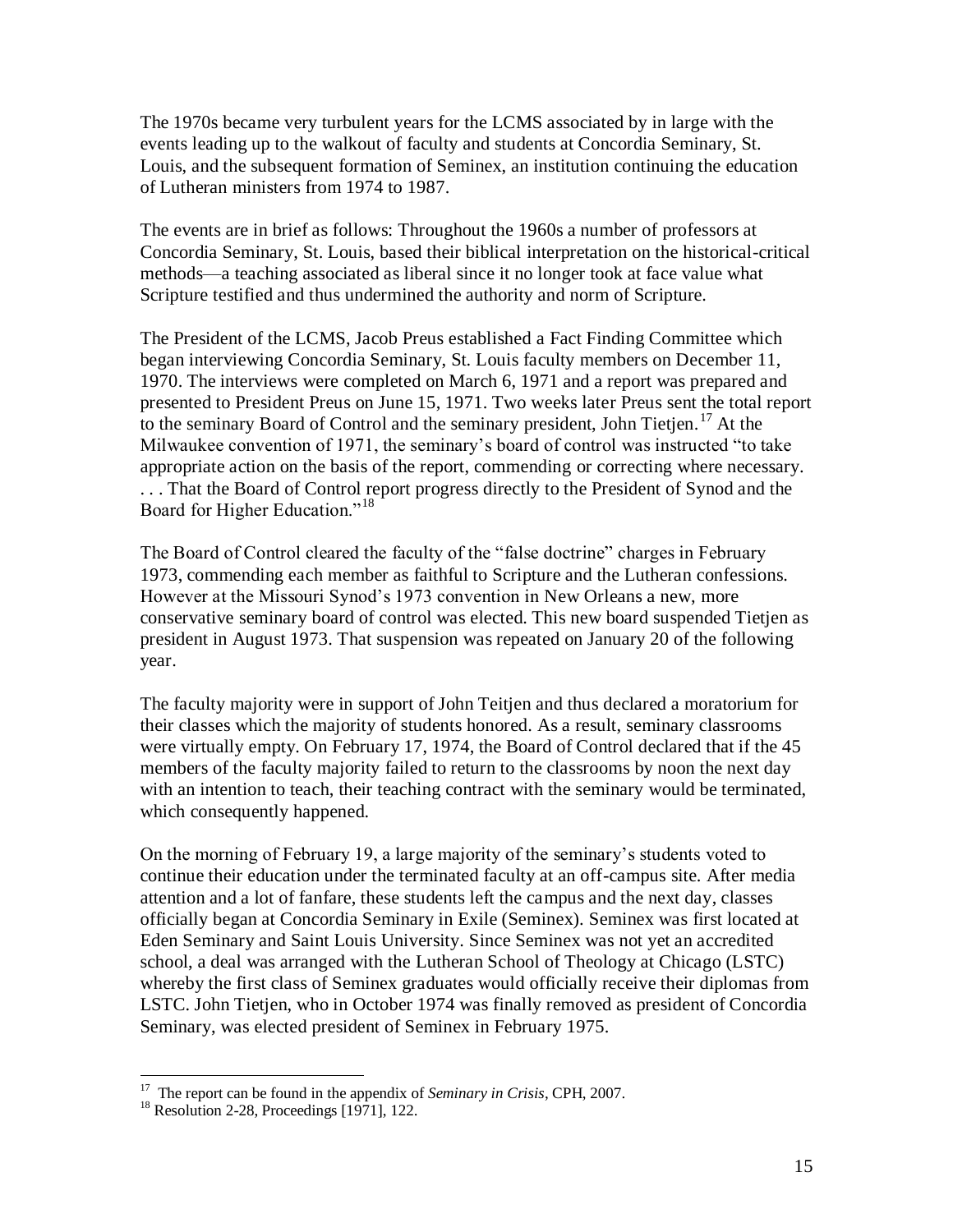Within a year and a half of its inception, Seminex had acquired its own facilities, making its home in midtown St. Louis (now generally known as the Grand Center area): first at 607 North Grand Boulevard and then at 539 North Grand.

Within the LCMS a new organization from the liberal wing of the LCMS, the Evangelical Lutherans in Mission (ELIM), was formed to provide financial support to Seminex. Under the Preus administration this support from LCMS congregations was not condoned and eventually that led to the removal of four District presidents in 1976. During the Seminex controversy and these removals, approximately 250 congregations about 100 000 members—left the Missouri Synod. These 250 congregations formed a new, independent church body, the Association of Evangelical Lutheran Churches (AELC) in December 1976 (see above).

Since Seminex had only a small number of congregations to call its graduates as well as the difficulty in finding financial support, its enrollment gradually declined over the course of the late 1970s. As a result of the formation of the ELCA, Seminex finally dispersed its faculty and students were sent to the ELCA seminaries around the country, including the Lutheran School of Theology at Chicago (LSTC), Wartburg Theological Seminary in Dubuque, Iowa, and Pacific Lutheran Theological Seminary in Berkeley, California. The last St. Louis commencement was held in May 1983, although Seminex continued to exist as an educational institution on the LSTC campus in Chicago through the end of  $1987.<sup>19</sup>$ 

#### **Controversy over Ordination of same Sex Marriages and Gay blessings**

On August 21, 2009, at the ELCA's Assembly in Minneapolis the vote was passed to ordain gays and lesbians who are in a committed monogamous relationships and have them serve as official ministers. However, it remains up to the congregations to call a clergy person in a same sex relationship. That decision was not approved by partner churches such as the Evangelical Lutheran Church Mekane Yesus (EECMY) Fellowship in North America, which voted to declare disunity with the ELCA based on what it saw as a willful disobedience to the word of God that encourages marriage is only between a man and a woman.<sup>20</sup> In addition, a new Lutheran Church body, the North American Lutheran Church (NALC) was formed at Grove City, Ohio in August 2010. Behind that formation were the two conservative *Lutheran CORE* and *Word Alone* organizations in the ELCA. These two had opposed the vote and condemned it as an open rejection of scriptural authority. Bishop Paul Spring was elected as the first bishop of the NALC.

The creation of the NALC was also praised by representatives from the Lutheran Congregations in Mission for Christ (LCMC), an association of approximately 495

 <sup>19</sup> One may see the above from Kurt E Marquart, *Anatomy of an Explosion: A Theological Analysis of the Missouri Synod Conflict* (Fort Wayne, Indiana: Concordia Theological Seminary Press, 1977); Paul A Zimmerman,. *A Seminary in Crisis: The Inside Story of the Preus Fact Finding Committee* (St. Louis, MO: Concordia Publishing House, 2007). http://en.wikipedia.org/wiki/Seminex

<sup>&</sup>lt;sup>20</sup> See EECMY's official website: http://www.eecmy.org/?page=!news&pagenr=2&article=39.